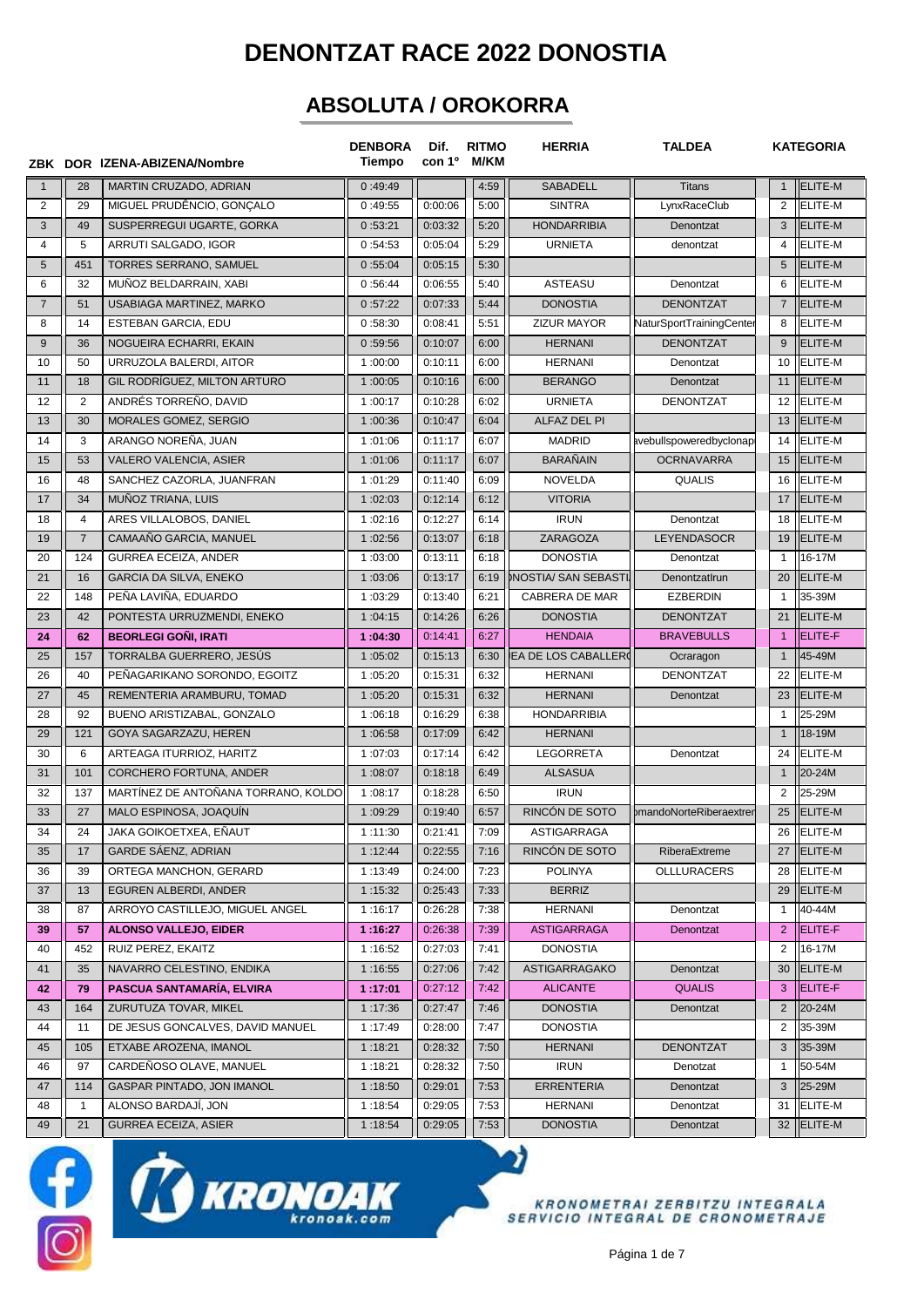|     |     | ZBK DOR IZENA-ABIZENA/Nombre       | <b>DENBORA</b><br>Tiempo | Dif.<br>con 1º | <b>RITMO</b><br>M/KM | <b>HERRIA</b>      | <b>TALDEA</b>        |                | <b>KATEGORIA</b> |
|-----|-----|------------------------------------|--------------------------|----------------|----------------------|--------------------|----------------------|----------------|------------------|
| 50  | 68  | IZQUIERDO RODRÍGUEZ, YESSICA       | 1:19:35                  | 0:29:46        | 7:57                 | <b>MADRID</b>      |                      | $\overline{4}$ | ELITE-F          |
| 51  | 128 | JIMÉNEZ URTUBIA, JOSE CARLOS       | 1:19:49                  | 0:30:00        | 7:59                 | RINCÓN DE SOTO     | RiberaExtrem         | $\overline{2}$ | 40-44M           |
| 52  | 426 | RIBERA GUTIERREZ, IMANOL           | 1:19:54                  | 0:30:05        | 7:59                 | <b>HONDARRIBIA</b> |                      | 2              | POPULAR-M        |
| 53  | 419 | PEREZ DE ARENAZA HOCES, OIER       | 1:20:00                  | 0:30:11        | 8:00                 | <b>DONOSTIA</b>    |                      | 3              | POPULAR-M        |
| 54  | 331 | AMUNARRIZ OLLOKIEGI, ENDIKA        | 1:20:24                  | 0:30:35        | 8:02                 | <b>HONDARRIBIA</b> |                      | 4              | POPULAR-M        |
| 55  | 141 | <b>MEDINA BARON, DIEGO</b>         | 1:21:42                  | 0:31:53        | 8:10                 | ZARAGOZA           | <b>OCRARAGON</b>     | $\overline{4}$ | 35-39M           |
| 56  | 161 | VICO LOPEZ. RAUL                   | 1:22:21                  | 0:32:32        | 8:14                 | <b>POLINYA</b>     |                      | $\overline{1}$ | 30-34M           |
| 57  | 151 | POMPOSO BLANCO, ERIK               | 1:22:34                  | 0:32:45        | 8:15                 | <b>IRUN</b>        | <b>DENONTZAT</b>     | 3              | 20-24M           |
| 58  | 398 | MARTÍNEZ GONZÁLEZ, UNAI            | 1:22:39                  | 0:32:50        | 8:16                 | <b>BILBAO</b>      |                      | $\mathbf{1}$   | POPULAR-M        |
| 59  | 132 | LÓPEZ DEL AMOR, JORDI              | 1:22:43                  | 0:32:54        | 8:16                 | <b>RIPOLLET</b>    | <b>Titans</b>        | 2              | 30-34M           |
| 60  | 96  | CARANCA SANCHEZ, ALVARO            | 1:23:10                  | 0:33:21        | 8:19                 | ABETXUKO           | <b>OCRARABA</b>      | 4              | 20-24M           |
| 61  | 52  | USABIAGA ARTOLA, KEPA              | 1:23:20                  | 0:33:31        | 8:20                 | <b>DONOSTIA</b>    | <b>DENONTZAT</b>     | 33             | ELITE-M          |
| 62  | 112 | GARCÍA CACHO, CARMELO              | 1:23:47                  | 0:33:58        | 8:23                 | <b>LIAÑO</b>       | Msolucionaatkrolmar  | 3              | 30-34M           |
| 63  | 120 | GOSS, ANDER                        | 1:23:52                  | 0:34:03        | 8:23                 | SAN SEBASTIÁN      |                      | 5              | 35-39M           |
| 64  | 145 | OLAZABAL EGUIGUREN, IKER           | 1:23:53                  | 0:34:04        | 8:23                 | <b>VITORIA</b>     | Denontzat            | 2              | 45-49M           |
| 65  | 66  | <b>FUERTES AZA, KARINA</b>         | 1:24:59                  | 0:35:10        | 8:30                 | <b>DONOSTI</b>     | <b>DENONTZAT</b>     | 5              | ELITE-F          |
| 66  | 127 | JIMÉNEZ CHAPRESTO, EDUARDO         | 1:25:41                  | 0:35:52        | 8:34                 | ZARAGOZA           | <b>OCRARAGON</b>     | 3              | 40-44M           |
| 67  | 70  | <b>LEDO BELASCOAIN, LEYRE</b>      | 1:25:48                  | 0:35:59        | 8:35                 | <b>ZARAGOZA</b>    | <b>OCRARAGON</b>     | $\overline{1}$ | 25-29F           |
| 68  | 147 | PASTOR DE LOS TOYOS, DIMAS         | 1:26:28                  | 0:36:39        | 8:39                 | <b>DONOSTIA</b>    | Denontzat            | 4              | 25-29M           |
| 69  | 77  | <b>OLIVENZA DIEZ, LIDE</b>         | 1:26:51                  | 0:37:02        | 8:41                 | <b>DONOSTIA</b>    |                      | 6              | ELITE-F          |
| 70  | 9   | CORIA ALONSO, IKER                 | 1:26:51                  | 0:37:02        | 8:41                 | <b>VITORIA</b>     | Ocraraba             | 34             | ELITE-M          |
| 71  | 100 | CELADA MINGUEZ, ASIER              | 1:27:04                  | 0:37:15        | 8:42                 | <b>VITORIA</b>     | OCRAraba             | 5              | 20-24M           |
| 72  | 109 | GAMBA ELIZALDE, ANDER              | 1:27:28                  | 0:37:39        | 8:45                 | <b>HENDAYA</b>     |                      | 6              | 20-24M           |
| 73  | 116 | GIMENEZ MARTINEZ, FERNANDO         | 1:27:36                  | 0:37:47        | 8:46                 | <b>TERUEL</b>      | OcrAragon            | 6              | 35-39M           |
| 74  | 37  | OLABUENAGA IRCIO, KEPA             | 1:27:55                  | 0:38:06        | 8:48                 | <b>ELGEA</b>       |                      | 35             | ELITE-M          |
| 75  | 111 | <b>GARCIA LORENTE, VÍCTOR</b>      | 1:28:02                  | 0:38:13        | 8:48                 | LARDERO            | <b>RIBERAEXTREME</b> | $\overline{7}$ | 35-39M           |
| 76  | 106 | ETXEPARE VIRTO, UNAI               | 1:28:03                  | 0:38:14        | 8:48                 | <b>HONDARRIBIA</b> | Denontzat            | $\overline{7}$ | 20-24M           |
| 77  | 159 | <b>VEGAS RUBIO, GABRIEL</b>        | 1:29:13                  | 0:39:24        | 8:55                 | <b>REQUEJADA</b>   | MsolucionaATKRolmar  | $\overline{4}$ | 30-34M           |
| 78  | 69  | <b>KLINGER MUÑOZ, CARMEN</b>       | 1:30:39                  | 0:40:50        | 9:04                 | PASAIA SAN PEDRO   | denontzatirun        | $\overline{1}$ | 30-34F           |
| 79  | 56  | ALICART IBÁÑEZ, CLAUDIA            | 1:31:48                  | 0:41:59        | 9:11                 | <b>LARDERO</b>     | <b>RIBERAEXTREME</b> | $\overline{2}$ | 30-34F           |
| 80  | 80  | <b>SANCHEZ GASCUE, NAGORE</b>      | 1:32:35                  | 0:42:46        | 9:16                 | <b>LEZO</b>        | Denontzat            | $\overline{2}$ | 25-29F           |
| 81  | 20  | GUEVARA ESCOBAR, ALVARO JAVIER     | 1:33:37                  | 0:43:48        | 9:22                 | <b>IRUN</b>        | Denontzat            | 36             | ELITE-M          |
| 82  | 130 | LAREQUI PÉREZ, DAVID               | 1:34:18                  | 0:44:29        | 9:26                 | <b>TAFALLA</b>     | Natursport           | 5              | 30-34M           |
| 83  | 91  | BRAVO REDONDO. IÑIGO               | 1:35:54                  | 0:46:05        | 9:35                 | <b>HONDARRIBIA</b> | Denontzat            | 8              | 35-39M           |
| 84  | 84  | ALSUA SARASOLA, ION                | 1:36:10                  | 0:46:21        | 9:37                 | <b>HONDARRIBIA</b> | Denontzat            | 8              | 20-24M           |
| 85  | 33  | MUÑOZ GALVAN, SERGIO               | 1:36:20                  | 0:46:31        | 9:38                 | <b>PAMPLONA</b>    | Natursport           | 37             | ELITE-M          |
| 86  | 438 | TORRES SÁEZ, EDGAR                 | 1:36:31                  | 0:46:42        | 9:39                 | GASTEIZ            |                      | 5              | POPULAR-M        |
| 87  | 455 | RUBIO ROMEO, ALVARO                | 1:36:32                  | 0:46:43        | 9:39                 |                    |                      | 9              | 35-39M           |
| 88  | 59  | ALZAGA FERVENZA, VANESSA           | 1:37:10                  | 0:47:21        | 9:43                 | <b>ASTIGARRAGA</b> | Denontzat            | $\overline{7}$ | ELITE-F          |
| 89  | 287 | LARRAÑAGA HERNÁNDEZ, AITZOL        | 1:37:33                  | 0:47:44        | 9:45                 | <b>ASTIGARRAGA</b> |                      |                | <b>KUADRILLA</b> |
| 90  | 288 | <b>LUQUIN DOMINGUEZ, AMAIA</b>     | 1:37:33                  | 0:47:44        | 9:45                 | <b>IRUN</b>        |                      |                | <b>KUADRILLA</b> |
| 91  | 286 | <b>BIANCHI PARRA, RAMON</b>        | 1:37:33                  | 0:47:44        | 9:45                 | <b>DONOSTI</b>     |                      |                | KUADRILLA        |
| 92  | 285 | ARANETA HERGUEDAS, ARITZ           | 1:37:33                  | 0:47:44        | 9:45                 | <b>DONOSTIA</b>    |                      |                | KUADRILLA        |
| 93  | 399 | MAZQUIARAN SEGURA, MIKEL           | 1:38:06                  | 0:48:17        | 9:49                 | <b>ALSASUA</b>     | AizkorriKirol        | 6              | POPULAR-M        |
| 94  | 83  | ALBALÁ PÉREZ, OSCAR                | 1:38:26                  | 0:48:37        | 9:51                 | VITORIA_GASTEIZ    | Denontzat            | 10             | 35-39M           |
| 95  | 99  | CASTAÑO MUNDIÑANO, DANIEL          | 1:38:51                  | 0:49:02        | 9:53                 | <b>DONOSTIA</b>    |                      | 5              | 25-29M           |
| 96  | 154 | RUESCA CUCALÓN, DAVID              | 1:39:05                  | 0:49:16        | 9:55                 | AGUARÓN            | OcrAragon            | 6              | 30-34M           |
| 97  | 104 | ESTEVAS-GUILMAIN ALMARCEGUI, IÑIGO | 1:39:55                  | 0:50:06        | 10:00                | <b>HONDARRIBIA</b> | <b>DENONTZAT</b>     | $\overline{2}$ | 18-19M           |
| 98  | 421 | RECHE GARCIA, EMILIO               | 1:40:16                  | 0:50:27        | 10:02                | <b>ARTICA</b>      | KAs                  | 7              | POPULAR-M        |
| 99  | 345 | BARROSO PUJANA, ANDER              | 1:40:25                  | 0:50:36        | 10:03                | <b>GAZTEIZ</b>     | <b>OCRARABA</b>      | 8              | POPULAR-M        |
| 100 | 90  | BERACIERTO URRUZOLA, IKER          | 1:41:19                  | 0:51:30        | 10:08                | <b>HERNANI</b>     |                      | 3              | 18-19M           |
| 101 | 327 | <b>AGUIRRE IZAGUIRRE, SARA</b>     | 1:41:30                  | 0:51:41        | 10:09                | <b>GUIPUZKOA</b>   | Bat                  | $\mathbf{1}$   | POPULAR-F        |
| 102 | 342 | ARRUARTE FERNÁNDEZ, AITZOL         | 1:41:33                  | 0:51:44        | 10:09                | <b>HERNANI</b>     |                      | 9              | POPULAR-M        |
| 103 | 133 | LÓPEZ HERNÁNDEZ, MIGUEL            | 1:41:41                  | 0:51:52        | 10:10                | ERMUA              |                      | $\overline{7}$ | 30-34M           |
|     |     |                                    |                          |                |                      |                    |                      |                |                  |



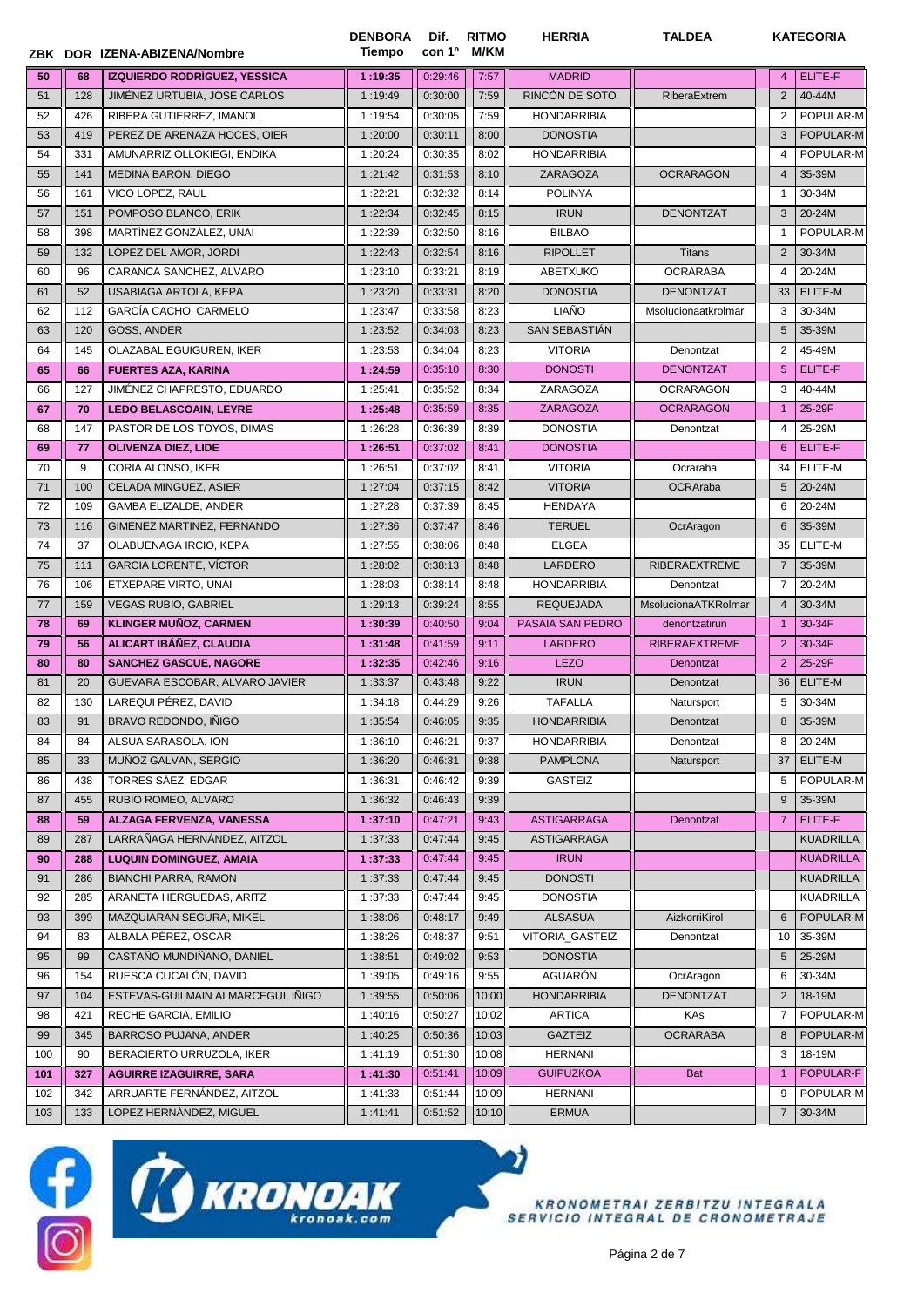|       |     | ZBK DOR IZENA-ABIZENA/Nombre         | <b>DENBORA</b><br>Tiempo | Dif.<br>con 1 <sup>o</sup> | <b>RITMO</b><br>M/KM | <b>HERRIA</b>        | <b>TALDEA</b>       |                 | <b>KATEGORIA</b> |
|-------|-----|--------------------------------------|--------------------------|----------------------------|----------------------|----------------------|---------------------|-----------------|------------------|
| 104   | 131 | LOPEZ BUENO, ALBERTO                 | 1:42:57                  | 0:53:08                    | 10:18                | AN MATEO DE GALLEG   | OCRAragon           | 11              | 35-39M           |
| 105   | 19  | GÓMEZ CASTRO, ION                    | 1:44:27                  | 0:54:38                    | 10:27                | <b>DONOSTIA</b>      |                     | 38              | <b>ELITE-M</b>   |
| 106   | 446 | ZABALA ZABALEGUI, AITOR              | 1:44:56                  | 0:55:07                    | 10:30                | ASTIGARRAGA          |                     | 10              | POPULAR-M        |
| 107   | 179 | PARRONDO GONZALEZ, MARTXEL           | 1:44:57                  | 0:55:08                    | 10:30                | <b>ERRENTERIA</b>    |                     |                 | <b>KUADRILLA</b> |
| 108   | 134 | LOPEZ DE SILANES PEREZ, ALEJANDRO    | 1:44:57                  | 0:55:08                    | 10:30                | <b>VITORIA</b>       | OCRAraba            | 8               | 30-34M           |
| 109   | 125 | <b>GURRUTXAGA REKARTE, MIKEL</b>     | 1:45:21                  | 0:55:32                    | 10:32                | <b>IRUN</b>          |                     | 9               | 30-34M           |
| 110   | 117 | GONZALEZ LOPEZ, AITOR                | 1:45:29                  | 0:55:40                    | 10:33                | ABETXUKO             | OCRAraba            | 9               | 20-24M           |
| 111   | 58  | <b>ALTUNA ERRAZQUIN, OLATZ</b>       | 1:45:45                  | 0:55:56                    | 10:34                | <b>HERNANI</b>       | denontzat           | $\overline{1}$  | 35-39F           |
| 112   | 213 | PRIETO GONZALEZ, GAIZKA              | 1:46:09                  | 0:56:20                    | 10:37                | <b>ERMUA</b>         |                     |                 | <b>KUADRILLA</b> |
| 113   | 211 | BEITIA IRIONDO, OIER                 | 1:46:09                  | 0:56:20                    | 10:37                | <b>ERMUA</b>         |                     |                 | <b>KUADRILLA</b> |
| 114   | 212 | <b>GARCIA MONJE, ASIER</b>           | 1:46:09                  | 0:56:20                    | 10:37                | <b>ERMUA</b>         |                     |                 | <b>KUADRILLA</b> |
| 115   | 334 | ARAMBURU AGUADO, ADRIAN              | 1:46:18                  | 0:56:29                    | 10:38                | <b>IRUN</b>          | <b>DENONTZAT</b>    | 11              | POPULAR-M        |
| 116   | 335 | ARAMBURU AGUADO, AITOR               | 1:46:19                  | 0:56:30                    | 10:38                | <b>HERNANI</b>       |                     | 12              | POPULAR-M        |
| 117   | 85  | AMORIZA SIMON, HODEI                 | 1:46:29                  | 0:56:40                    | 10:39                | <b>ERRENTERIA</b>    | Denontzat           | 12              | 35-39M           |
| 118   | 339 | ARBELAIZ COSSIO, ANDER               | 1:48:28                  | 0:58:39                    | 10:51                | <b>DONOSTIA</b>      |                     | 13              | POPULAR-M        |
| 119   | 178 | ETXEBERRIA GARCIA, AITOR             | 1:48:41                  | 0:58:52                    | 10:52                | <b>ERRENTERIA</b>    |                     |                 | <b>KUADRILLA</b> |
| 120   | 296 | ONDARRA CASTILLA, ARITZ              | 1:49:04                  | 0:59:15                    | 10:54                | ZUMARRAGA            | <b>SALTO</b>        |                 | KUADRILLA        |
| 121   | 184 | FERNÁNDEZ GARCÍA, IÑAKI              | 1:49:09                  | 0:59:20                    | 10:55                | <b>LEIOA</b>         | <b>Bazterrekoak</b> |                 | <b>KUADRILLA</b> |
| 122   | 185 | MORENO GUTIERREZ, ANDONI             | 1:49:10                  | 0:59:21                    | 10:55                | <b>LEIOA</b>         |                     |                 | <b>KUADRILLA</b> |
| 123   | 186 | ROCA URRUTIKOETXEA, IKER             | 1:49:10                  | 0:59:21                    | 10:55                | <b>LEIOA</b>         | <b>Bazterrekoak</b> |                 | <b>KUADRILLA</b> |
| 124   | 379 | <b>HASSANAINE ETTOUBY, SANNA</b>     | 1:49:24                  | 0:59:35                    | 10:56                | <b>HONDARRIBI</b>    | denontzat           | $\overline{2}$  | POPULAR-F        |
| 125   | 384 | <b>IRIONDO ETURA, ASIER</b>          | 1:49:30                  | 0:59:41                    | 10:57                | <b>DONOSTIA</b>      |                     | 14              | POPULAR-M        |
| 126   | 434 | SEÑORAN CARRILLO, XANDRA             | 1:49:42                  | 0:59:53                    | 10:58                | <b>BILBAO</b>        |                     | 15              | POPULAR-M        |
| 127   | 26  | LANDA MERCHAN, XABIER                | 1:49:44                  | 0:59:55                    | 10:58                | <b>LASARTE</b>       | denontzat           | 39              | ELITE-M          |
| 128   | 385 | LANDA ALEMÁN, ALBERTO                | 1:49:46                  | 0:59:57                    | 10:59                | <b>PAMPLONA</b>      |                     | 16              | POPULAR-M        |
| 129   | 93  | BUENO ARISTIZABAL, ALEJANDRO         | 1:50:10                  | 1:00:21                    | 11:01                | <b>HONDARRIBIA</b>   | Denontzat           | 10              | 30-34M           |
| 130   | 88  | ASENSIO PAVO, ARITZ                  | 1:50:27                  | 1:00:38                    | 11:03                | <b>ERRENTERIA</b>    | Denontzat           | 13              | 35-39M           |
| 131   | 400 | <b>MERQUELANZ CASTELLANO, ARIANE</b> | 1:50:29                  | 1:00:40                    | 11:03                | <b>IRUN</b>          | Denontzat           | 3               | POPULAR-F        |
| 132   | 142 | MORENO ITZA, MARTÍN                  | 1:51:24                  | 1:01:35                    | 11:08                | <b>GETXO</b>         |                     | 10              | 20-24M           |
| 133   | 383 | <b>IRIDOY CAMPANDEGUI, JON</b>       | 1:51:27                  | 1:01:38                    | 11:09                | <b>HONDARRIBIA</b>   |                     | 17              | POPULAR-M        |
| 134   | 389 | LAZKANOTEGI LEGORBURU, ANTXON        | 1:51:28                  | 1:01:39                    | 11:09                | <b>HONDARRIBIA</b>   | Denontzat           | 18              | POPULAR-M        |
| 135   | 253 | URKIA GURIDI, IBAI                   | 1:51:38                  | 1:01:49                    | 11:10                | <b>LEGAZPI</b>       |                     |                 | <b>KUADRILLA</b> |
| 136   | 242 | CALLEJA ARANA, KERMAN                | 1:51:38                  | 1:01:49                    | 11:10                | ARRASATE             |                     |                 | <b>KUADRILLA</b> |
| $137$ | 243 | CORNES AZULA, DANEL                  | 1:51:38                  | 1:01:49                    | 11:10                | ARRASATE             | Karkanda            |                 | KUADRILLA        |
| 138   | 140 | MEDINA BARON, CESAR                  | 1:51:38                  | 1:01:49                    | 11:10                | ZARAGOZA             | <b>OCRARAGON</b>    | 14              | 35-39M           |
| 139   | 337 | ARANDA ANDREEVA, JABIER              | 1:51:55                  | 1:02:06                    | 11:12                | <b>BILBAO</b>        |                     | 19              | POPULAR-M        |
| 140   | 295 | FERNANDEZ OSTOAGA, JURGI             | 1:52:39                  | 1:02:50                    | 11:16                | ZUMARRAGA            | <b>SALTO</b>        |                 | <b>KUADRILLA</b> |
| 141   | 376 | GOÑI CHOURRAUT, TXOMIN               | 1:53:50                  | 1:04:01                    | 11:23                | <b>PAMPLONA</b>      |                     | 20              | POPULAR-M        |
| 142   | 94  | CABALLERO GÓMEZ, MIKEL               | 1:54:00                  | 1:04:11                    | 11:24                | ZARAUTZ              | Denontzat           | 15              | 35-39M           |
| 143   | 168 | ÁLVAREZ BARRENA, RAUL                | 1:54:02                  | 1:04:13                    | 11:24                | <b>URRETXU</b>       |                     |                 | <b>KUADRILLA</b> |
| 144   | 171 | ZARANDONA AIZPURU, IKER              | 1:54:02                  | 1:04:13                    | 11:24                | URRETXU              |                     |                 | <b>KUADRILLA</b> |
| 145   | 169 | JIMÉNEZ DUGO, ANTONIO                | 1:54:02                  | 1:04:13                    | 11:24                | <b>CORDOBA</b>       |                     |                 | <b>KUADRILLA</b> |
| 146   | 170 | <b>MOVELLAN RATERO, SARA</b>         | 1:54:02                  | 1:04:13                    | 11:24                | <b>DONOSTIA</b>      |                     |                 | <b>KUADRILLA</b> |
| 147   | 405 | MORENO RUIZ DE APODACA, IVAN         | 1:54:09                  | 1:04:20                    | 11:25                | VITORIA-GASTEIZ      | OCRAraba            | 21              | POPULAR-M        |
| 148   | 336 | ARANA SAGASTIBELZA, ESTEBAN          | 1:54:45                  | 1:04:56                    | 11:29                | <b>DONOSTIA</b>      |                     | 22              | POPULAR-M        |
| 149   | 143 | MURO ENA, JULIO                      | 1:54:49                  | 1:05:00                    | 11:29                | ZARAGOZA             | <b>OCRARAGON</b>    | 3               | 45-49M           |
| 150   | 71  | <b>LOPEZ GONZALEZ, MAITANE</b>       | 1:55:13                  | 1:05:24                    | 11:31                | <b>IRUN</b>          | <b>DENONTZAT</b>    | $\mathbf{2}$    | 35-39F           |
| 151   | 223 | OCHOA DE ERIBE LANDABEREA, AITOR     | 1:55:40                  | 1:05:51                    | 11:34                | <b>DONOSTIA</b>      |                     |                 | <b>KUADRILLA</b> |
| 152   | 221 | CORRAL MALLA, GORKA                  | 1:55:41                  | 1:05:52                    | 11:34                | <b>DONOSTIA</b>      |                     |                 | <b>KUADRILLA</b> |
| 153   | 222 | MEDIERO MUÑOZ, JOSU                  | 1:55:41                  | 1:05:52                    | 11:34                | <b>DONOSTIA</b>      |                     |                 | <b>KUADRILLA</b> |
| 154   | 330 | ALONSO MARTÍNEZ, EDUARDO             | 1:56:12                  | 1:06:23                    | 11:37                | <b>DONOSTIA</b>      |                     | 23              | POPULAR-M        |
| 155   | 373 | <b>GOMEZ AMIANO, GARAZI</b>          | 1:56:16                  | 1:06:27                    | 11:38                | <b>IRUN</b>          |                     | $\overline{4}$  | POPULAR-F        |
| 156   | 430 | SALDAÑO PISKUN, JORGE                | 1:56:17                  | 1:06:28                    | 11:38                | LASARTE              | Denotza             | 24              | POPULAR-M        |
| 157   | 416 | PEREZ RUBIO, JANIRE                  | 1:56:27                  | 1:06:38                    | 11:39                | <b>SAN SEBASTIAN</b> |                     | $5\phantom{.0}$ | POPULAR-F        |





 $\boldsymbol{d}$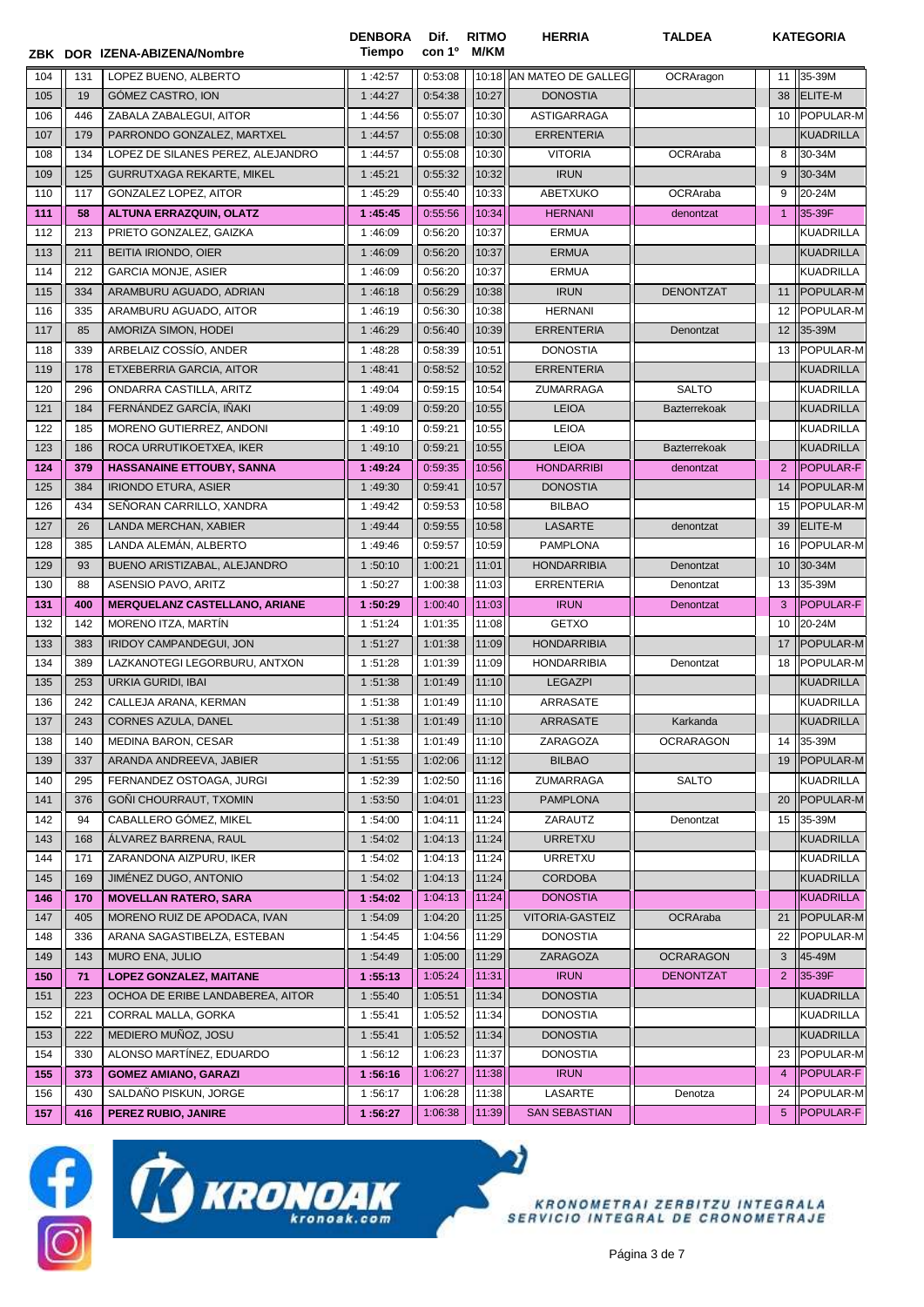|     |     | ZBK DOR IZENA-ABIZENA/Nombre       | <b>DENBORA</b><br>Tiempo | Dif.<br>con 1 <sup>o</sup> | <b>RITMO</b><br>M/KM | <b>HERRIA</b>            | <b>TALDEA</b>           |                | <b>KATEGORIA</b> |
|-----|-----|------------------------------------|--------------------------|----------------------------|----------------------|--------------------------|-------------------------|----------------|------------------|
| 158 | 300 | REPARAZ ALTAMIRA, MAIALEN          | 1:57:15                  | 1:07:26                    | 11:43                | <b>DONOSTIA</b>          |                         |                | <b>KUADRILLA</b> |
| 159 | 301 | VALENCIA VILLARREAL, MACARENA      | 1:57:17                  | 1:07:28                    | 11:44                | <b>DONOSTIA</b>          | CrossfitDonostia        |                | <b>KUADRILLA</b> |
| 160 | 299 | MONRABAL CAPILA, FRANCESC          | 1:57:17                  | 1:07:28                    | 11:44                | <b>DONOSTIA</b>          |                         |                | <b>KUADRILLA</b> |
| 161 | 457 | GONZÁLEZ MORALES, JON              | 1:57:17                  | 1:07:28                    | 11:44                | <b>DONOSTIA</b>          | <b>CROSSFITDONOSTIA</b> |                | <b>KUADRILLA</b> |
| 162 | 297 | DUROUDIER BENITO, INIGO            | 1:57:17                  | 1:07:28                    | 11:44                | <b>DONOSTIA</b>          | CrossfitDonostia        |                | <b>KUADRILLA</b> |
| 163 | 298 | IZQUIERDO BLANCO, ADRIAN           | 1:57:17                  | 1:07:28                    | 11:44                | ZARAUTZ                  |                         |                | <b>KUADRILLA</b> |
| 164 | 420 | RAZKIN AZPIROZ, OIHAN              | 1:57:27                  | 1:07:38                    | 11:45                | ARBIZU                   |                         | 25             | POPULAR-M        |
| 165 | 115 | <b>GIACCHI LEGARRA, MIKEL</b>      | 1:57:33                  | 1:07:44                    | 11:45                | <b>RIPAGAINA</b>         | Natursport              | 11             | 30-34M           |
| 166 | 180 | PIKABEA BALDA, JOSEBA              | 1:57:44                  | 1:07:55                    | 11:46                | <b>ERRENTERIA</b>        |                         |                | <b>KUADRILLA</b> |
| 167 | 129 | JOFRE SATUÉ, EDUARDO               | 1:58:06                  | 1:08:17                    | 11:49                | ZARAGOZA                 | <b>OCRARAGON</b>        | $\overline{4}$ | 40-44M           |
| 168 | 152 | RICO BERNARDO, ALVARO              | 1:58:23                  | 1:08:34                    | 11:50                | <b>ERRENTERIA</b>        |                         | 6              | 25-29M           |
| 169 | 150 | PLAZA ZARATE, MIKEL                | 1:58:24                  | 1:08:35                    | 11:50                | <b>ERRENTERIA</b>        |                         | $\overline{7}$ | 25-29M           |
| 170 | 344 | AZCOAGA IBARRA, MIKEL              | 1:59:18                  | 1:09:29                    | 11:56                | <b>DONOSTIA</b>          |                         | 26             | POPULAR-M        |
| 171 | 357 | DE JESUS GONCALVES, FERNANDO       | 1:59:30                  | 1:09:41                    | 11:57                | <b>SAN SEBASTIAN</b>     |                         | 27             | POPULAR-M        |
| 172 | 76  | <b>OLAZIREGI CUEVAS, UDANE</b>     | 1:59:53                  | 1:10:04                    | 11:59                | <b>HONDARRIBIA</b>       | Denontzat               | $\mathbf{1}$   | 20-24F           |
| 173 | 338 | <b>ARAUJO ESTEBAN, VIRGINIA</b>    | 2:00:30                  | 1:10:41                    | 12:03                | <b>DONOSTI</b>           | Denontzat               | 6              | <b>POPULAR-F</b> |
| 174 | 303 | <b>IGLESIAS VIZUETE, IMANOL</b>    | 2:00:35                  | 1:10:46                    | 12:04                | <b>HERNANI</b>           |                         |                | <b>KUADRILLA</b> |
| 175 | 302 | ETXEGIA LARRUSCAIN, INIGO          | 2:00:35                  | 1:10:46                    | 12:04                | <b>HONDARRIBIA</b>       |                         |                | <b>KUADRILLA</b> |
| 176 | 304 | MUNARRIZ ZABALA, ION               | 2:00:38                  | 1:10:49                    | 12:04                | <b>DONOSTI</b>           |                         |                | <b>KUADRILLA</b> |
| 177 | 396 | MARTIN FERNANDEZ, RAUL             | 2:03:16                  | 1:13:27                    | 12:20                | <b>ERRENTERIA</b>        | <b>IndarCrossfit</b>    | 28             | <b>POPULAR-M</b> |
| 178 | 356 | CREO RODRIGUEZ, ALEJANDRO          | 2:03:16                  | 1:13:27                    | 12:20                | <b>GUIPUZCOA</b>         | IndarCrossfit           | 29             | POPULAR-M        |
| 179 | 329 | ALONSO CONDE, DAVID                | 2:03:20                  | 1:13:31                    | 12:20                | ASTIGARRAGA              |                         | 30             | POPULAR-M        |
| 180 | 328 | AIZPURUA CORTABARRIA, ION          | 2:03:21                  | 1:13:32                    | 12:20                | <b>DONOSTIA</b>          | Indar                   | 31             | POPULAR-M        |
| 181 | 442 | VAZQUEZ MATISAN, MIKEL             | 2:03:24                  | 1:13:35                    | 12:20                | <b>DONOSTI</b>           |                         | 32             | <b>POPULAR-M</b> |
| 182 | 371 | GASTAÑAGA BERRUETA, IKER           | 2:04:00                  | 1:14:11                    | 12:24                | <b>ELORRIO</b>           |                         | 33             | POPULAR-M        |
| 183 | 423 | REINA BERRUETA, ALBERTO            | 2:04:00                  | 1:14:11                    | 12:24                | <b>ELORRIO</b>           |                         | 34             | POPULAR-M        |
| 184 | 370 | <b>GASTAÑAGA BERRUETA, IZASKUN</b> | 2:04:01                  | 1:14:12                    | 12:24                | <b>ELORRIO</b>           |                         | $\overline{7}$ | POPULAR-F        |
| 185 | 368 | GARCIA ALONSO, ALEJANDRO           | 2:04:30                  | 1:14:41                    | 12:27                | <b>IRUN</b>              | <b>Txisme</b>           | 35             | POPULAR-M        |
| 186 | 359 | EGUIMENDIA OLAZABAL, ANDER         | 2:04:49                  | 1:15:00                    | 12:29                | <b>HONDARRIBIA</b>       | Denontzat               | 36             | POPULAR-M        |
| 187 | 195 | LARRUSCAIN JUARISTI, ARITZ         | 2:04:55                  | 1:15:06                    | 12:30                | <b>ELGOIBAR</b>          | CrossfitEibar           |                | <b>KUADRILLA</b> |
|     |     |                                    |                          | 1:15:06                    | 12:30                | <b>EIBAR</b>             | CrosffitEibar           |                | <b>KUADRILLA</b> |
| 188 | 196 | <b>ONECA MARTINEZ, IRENE</b>       | 2:04:55                  |                            |                      |                          |                         |                |                  |
| 189 | 194 | <b>ILLARRAMENDI BEITIA, NORA</b>   | 2:04:55                  | 1:15:06                    | 12:30                | <b>EIBAR</b>             | CrossfitEibar           |                | <b>KUADRILLA</b> |
| 190 | 418 | PÉREZ ZULAICA, BORJA               | 2:05:09                  | 1:15:20                    | 12:31                | ZARAUTZ                  |                         | 37             | POPULAR-M        |
| 191 | 251 | <b>ROMAN GARCIA, NAIARA</b>        | 2:05:28                  | 1:15:39                    | 12:33                | <b>BERGARA</b>           |                         |                | KUADRILLA        |
| 192 | 427 | RIQUELME ULECIA, MARÍA             | 2:06:06                  | 1:16:17                    | 12:37                | POZUELO DE ALARCÓN       | <b>TCenter</b>          | 8              | <b>POPULAR-F</b> |
| 193 | 215 | <b>LOBETE CIENFUEGOS, MAIALEN</b>  | 2:06:07                  | 1:16:18                    | 12:37                | <b>LEZO</b>              | Maiale                  |                | <b>KUADRILLA</b> |
| 194 | 216 | <b>LOUVELLI GORRITI, ENARA</b>     | 2:06:08                  | 1:16:19                    | 12:37                | <b>RENTERIA</b>          |                         |                | <b>KUADRILLA</b> |
| 195 | 382 | IRIARTE CIAURRIZ, SALVADOR         | 2:06:24                  | 1:16:35                    | 12:38                | <b>ELIZONDO</b>          |                         | 38             | POPULAR-M        |
| 196 | 250 | <b>RECHE CABEZAS, REBECA</b>       | 2:07:32                  | 1:17:43                    | 12:45                | ARRASATE                 |                         |                | KUADRILLA        |
| 197 | 254 | <b>ZUBIA MARCULETA, MIREN</b>      | 2:07:32                  | 1:17:43                    | 12:45                | <b>OÑATI</b>             |                         |                | <b>KUADRILLA</b> |
| 198 | 244 | <b>DUARTE MARIA, YAIZA</b>         | 2:07:33                  | 1:17:44                    | 12:45                | <b>RRASATE -MONDRAGO</b> |                         |                | <b>KUADRILLA</b> |
| 199 | 248 | KORTABARRIA LIZARRAGA, AITOR       | 2:07:33                  | 1:17:44                    | 12:45                | ARRASATE                 |                         |                | <b>KUADRILLA</b> |
| 200 | 241 | <b>AGUIRRE GOMEZ, MIRIAM</b>       | 2:07:34                  | 1:17:45                    | 12:45                | <b>OÑATI</b>             |                         |                | <b>KUADRILLA</b> |
| 201 | 393 | MANOSO SILVA, XABIER               | 2:07:43                  | 1:17:54                    | 12:46                | SAN SEBASTIÁN            |                         | 39             | POPULAR-M        |
| 202 | 375 | GONZÁLEZ GONZÁLEZ, AITOR           | 2:07:43                  | 1:17:54                    | 12:46                | ANDOAIN                  |                         | 40             | POPULAR-M        |
| 203 | 220 | <b>LAPARRA GALINDEZ, ICIAR</b>     | 2:08:20                  | 1:18:31                    | 12:50                | <b>BILBAO</b>            |                         |                | <b>KUADRILLA</b> |
| 204 | 217 | CEJUELA CASTELLS, JORDI            | 2:08:21                  | 1:18:32                    | 12:50                | <b>BILBAO</b>            |                         |                | <b>KUADRILLA</b> |
| 205 | 219 | <b>GARCES JIMENEZ, ARANTZAZU</b>   | 2:08:21                  | 1:18:32                    | 12:50                | <b>BILBAO</b>            |                         |                | KUADRILLA        |
| 206 | 218 | ETXEBARRIA CABALLERO, JOKIN        | 2:08:21                  | 1:18:32                    | 12:50                | <b>BILBAO</b>            |                         |                | <b>KUADRILLA</b> |
| 207 | 361 | ETXARRI ARTEAGA, ARKAITZ           | 2:08:46                  | 1:18:57                    | 12:53                | ASTEASU                  | Denontzat               | 42             | POPULAR-M        |
| 208 | 255 | <b>GONZALEZ SILVANO, MIREIA</b>    | 2:08:52                  | 1:19:03                    | 12:53                | <b>DONOSTIA</b>          |                         |                | <b>KUADRILLA</b> |
| 209 | 257 | <b>LIZARRALDE UGALDE, AINIZE</b>   | 2:08:52                  | 1:19:03                    | 12:53                | <b>DONOSTIA</b>          |                         |                | <b>KUADRILLA</b> |
| 210 | 256 | <b>HURTADO CERON, ANNIE</b>        | 2:08:52                  | 1:19:03                    | 12:53                | <b>DONOSTIA</b>          |                         |                | KUADRILLA        |
| 211 | 258 | <b>SILVANO PRIETO, MARIA JESUS</b> | 2:08:52                  | 1:19:03                    | 12:53                | <b>DONOSTIA</b>          |                         |                | KUADRILLA        |



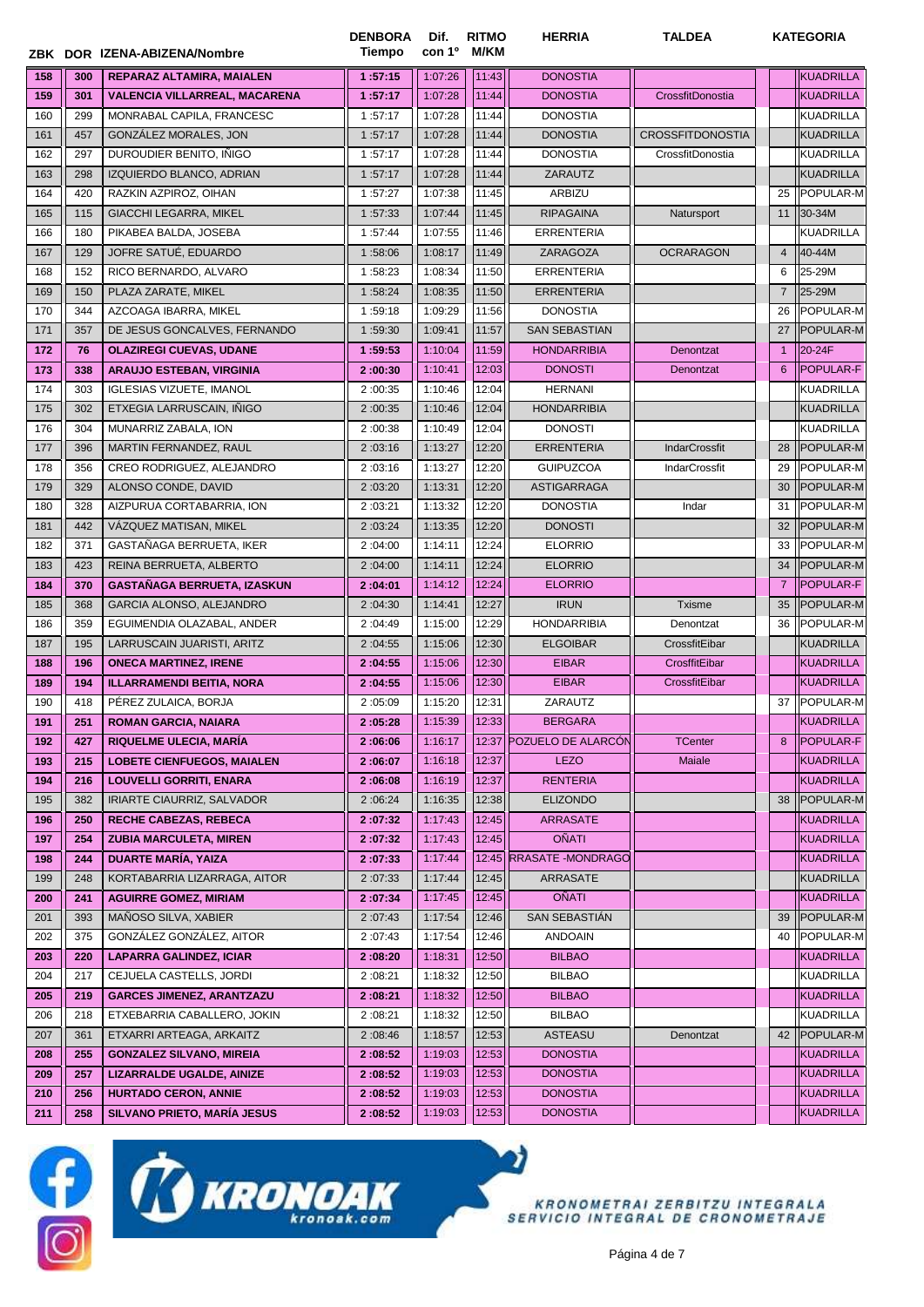|     |     |                                           | <b>DENBORA</b><br>Tiempo | Dif.<br>con 1º | <b>RITMO</b><br>M/KM | <b>HERRIA</b>        | <b>TALDEA</b>             |                   | <b>KATEGORIA</b> |
|-----|-----|-------------------------------------------|--------------------------|----------------|----------------------|----------------------|---------------------------|-------------------|------------------|
|     |     | ZBK DOR IZENA-ABIZENA/Nombre              |                          |                |                      |                      |                           |                   |                  |
| 212 | 64  | <b>CAMPOY INVERNÓN, NÚRIA</b>             | 2:09:24                  | 1:19:35        | 12:56                | ZARAGOZA             | OcrAragon                 | 3                 | 35-39F           |
| 213 | 166 | LIZASO AMUNARRIZ, MARTXEL                 | 2:09:45                  | 1:19:56        | 12:59                | <b>HONDARRIBIA</b>   |                           |                   | <b>KUADRILLA</b> |
| 214 | 167 | OLAZABAL AMUNARRIZ, JON                   | 2:09:45                  | 1:19:56        | 12:59                | <b>HONDARRIBIA</b>   |                           |                   | <b>KUADRILLA</b> |
| 215 | 165 | <b>FERNANDEZ DE CASADEVANTE AMUNARRIZ</b> | 2:09:45                  | 1:19:56        | 12:59                | <b>IRUN</b>          | Denontzat                 |                   | <b>KUADRILLA</b> |
| 216 | 409 | ORDORIKA GONZALEZ, AGER                   | 2:10:58                  | 1:21:09        | 13:06                | <b>GERNIKA-LUMO</b>  |                           | 43                | POPULAR-M        |
| 217 | 323 | JAUREGI BERAKOETXEA, ARKAITZ              | 2:11:16                  | 1:21:27        | 13:08                | LAZKAO               |                           |                   | <b>KUADRILLA</b> |
| 218 | 324 | <b>MANTEROLA LOINAZ, UXUE</b>             | 2:11:16                  | 1:21:27        | 13:08                | <b>BEASAIN</b>       |                           |                   | <b>KUADRILLA</b> |
| 219 | 321 | ALTUNA GALPARSORO, IÑAKI                  | 2:11:17                  | 1:21:28        | 13:08                | <b>ALEGIA</b>        |                           |                   | <b>KUADRILLA</b> |
| 220 | 322 | <b>IRIBARREN PARRA, MAIALEN</b>           | 2:11:17                  | 1:21:28        | 13:08                | <b>HERNANI</b>       | Denontzat                 |                   | <b>KUADRILLA</b> |
| 221 | 317 | ZABALA ESPAÑA, MIKEL                      | 2:11:37                  | 1:21:48        | 13:10                | <b>RENTERIA</b>      |                           |                   | <b>KUADRILLA</b> |
| 222 | 315 | IRIONDO MENDEZ, ANDONI                    | 2:11:38                  | 1:21:49        | 13:10                | <b>RENTERIA</b>      |                           |                   | <b>KUADRILLA</b> |
| 223 | 313 | AUZMENDI ARANO, UNAI                      | 2:11:38                  | 1:21:49        | 13:10                | <b>RENTERIA</b>      | Denontzat                 |                   | <b>KUADRILLA</b> |
| 224 | 386 | LANDA MENDI, MARKEL                       | 2:11:38                  | 1:21:49        | 13:10                | EREÑO                |                           | 44                | POPULAR-M        |
| 225 | 316 | SOTOMAYOR PEGO, AITOR                     | 2:11:38                  | 1:21:49        | 13:10                | <b>RENTERIA</b>      |                           |                   | <b>KUADRILLA</b> |
| 226 | 449 | ZENDOIA EIZAGIRRE, JON                    | 2:11:41                  | 1:21:52        | 13:10                | <b>ZUMAIA</b>        | Maluta                    | 41                | <b>POPULAR-M</b> |
| 227 | 403 | <b>MINDEGIA ONGAY, ALAZNE</b>             | 2:12:38                  | 1:22:49        | 13:16                | <b>ERRENTERIA</b>    |                           | 9                 | POPULAR-F        |
| 228 | 381 | <b>IBARGUEN MARTIARENA, JUNE</b>          | 2:12:38                  | 1:22:49        | 13:16                | <b>OIARTZUN</b>      |                           | 10                | POPULAR-F        |
| 229 | 374 | <b>GOMEZ TORRES, CARLA</b>                | 2:13:16                  | 1:23:27        | 13:20                | <b>IRUN</b>          |                           | 11                | <b>POPULAR-F</b> |
| 230 | 332 | <b>ANSA SEVERINO, IRATI</b>               | 2:13:17                  | 1:23:28        | 13:20                | <b>HONDARRIBIA</b>   |                           | $12 \overline{ }$ | <b>POPULAR-F</b> |
| 231 | 343 | <b>ASTORQUIA ANCHIA, AIORA</b>            | 2:13:25                  | 1:23:36        | 13:20                | <b>MUNITIBAR</b>     |                           | 13                | <b>POPULAR-F</b> |
| 232 | 281 | <b>IBARBIA JIMÉNEZ, JAVIER</b>            | 2:13:43                  | 1:23:54        | 13:22                | <b>DONOSTIA</b>      | Metropolitan              |                   | <b>KUADRILLA</b> |
| 233 | 282 | <b>MENDIA MADINA, AMAIA</b>               | 2:13:43                  | 1:23:54        | 13:22                | <b>DONOSTIA</b>      | Metropolitan              |                   | <b>KUADRILLA</b> |
| 234 | 278 | <b>ARRUTI PATERNINA, MARINA</b>           | 2:13:43                  | 1:23:54        | 13:22                | <b>DONOSTIA</b>      | Metropolitan              |                   | <b>KUADRILLA</b> |
| 235 | 284 | ZULAICA ARRIZABALAGA, DANEL               | 2:13:43                  | 1:23:54        | 13:22                | <b>DONOSTIA</b>      | <b>METROPOLITANOS</b>     |                   | <b>KUADRILLA</b> |
| 236 | 279 | DE ZALDUA MARTÍN, MIKEL                   | 2:13:44                  | 1:23:55        | 13:22                | <b>DONOSTIA</b>      | Metropolitan              |                   | KUADRILLA        |
| 237 | 277 | ANGLADA VALLE, CHEMA                      | 2:13:44                  | 1:23:55        | 13:22                | <b>HERNANI</b>       |                           |                   | <b>KUADRILLA</b> |
| 238 | 283 | <b>SERTUTXA ZELARAIN, JASONE</b>          | 2:13:44                  | 1:23:55        | 13:22                | <b>HERNANI</b>       | Metropolitanos            |                   | <b>KUADRILLA</b> |
| 239 | 280 | FERNANDEZ ATORRASAGASTI, PABLO            | 2:13:44                  | 1:23:55        | 13:22                | <b>SAN SEBASTIAN</b> |                           |                   | <b>KUADRILLA</b> |
| 240 | 325 | <b>ACEVEDO MARTIN, CARMEN</b>             | 2:14:16                  | 1:24:27        | 13:26                | <b>VALLADOLID</b>    | <b>BOOTCAMPVALLADOLID</b> | 14                | <b>POPULAR-F</b> |
| 241 | 444 | <b>VILLAR BERMEJO, NIEVES</b>             | 2:14:16                  | 1:24:27        | 13:26                | <b>VALLADOLID</b>    | BOOTCAMPVALLADOLID        | 15                | <b>POPULAR-F</b> |
| 242 | 367 | <b>GARATE ASTIGARRAGA, IKER</b>           | 2:14:24                  | 1:24:35        | 13:26                | <b>MUXIKA</b>        |                           | 45                | POPULAR-M        |
| 243 | 390 | LOPEZ IRADI, MIKEL                        | 2:14:43                  | 1:24:54        | 13:28                | <b>HERNANI</b>       | Denontzat                 | 46                | <b>POPULAR-M</b> |
| 244 | 369 | <b>GARCIA MAHILLO, ALBA</b>               | 2:14:43                  | 1:24:54        | 13:28                | <b>HERNANI</b>       | Denontzat                 | 16                | POPULAR-F        |
| 245 | 182 | <b>SILVA RUIZ, NAGORE</b>                 | 2:15:39                  | 1:25:50        | 13:34                | <b>ERRENTERIA</b>    | Denontzat                 |                   | KUADRILLA        |
| 246 | 181 | RODRIGUEZ JAURRIETA, JON ANDER            | 2:15:40                  | 1:25:51        | 13:34                | <b>ERRENTERIA</b>    |                           |                   | <b>KUADRILLA</b> |
| 247 | 177 | ERRO MUÑOZ, UNAI                          | 2:15:40                  | 1:25:51        | 13:34                | ERRENTERIA           |                           |                   | <b>KUADRILLA</b> |
| 248 | 183 | VILLARREAL APALATEGI, UNAI                | 2:15:40                  | 1:25:51        | 13:34                | <b>ERRENTERIA</b>    |                           |                   | <b>KUADRILLA</b> |
| 249 | 226 | <b>MUNDIÑANO GALARZA, ITXASO</b>          | 2:15:53                  | 1:26:04        | 13:35                | <b>PAMPLONA</b>      |                           |                   | KUADRILLA        |
| 250 | 230 | PRIMO CASTERA, MIKEL                      | 2:15:53                  | 1:26:04        | 13:35                | <b>PAMPLONA</b>      |                           |                   | <b>KUADRILLA</b> |
| 251 | 227 | <b>MUNIAIN GIRONES, SONIA</b>             | 2:15:53                  | 1:26:04        | 13:35                | <b>IRUÑEA</b>        |                           |                   | <b>KUADRILLA</b> |
| 252 | 225 | MUNDIÑANO GALARZA, IKER                   | 2:15:53                  | 1:26:04        | 13:35                | <b>BURLATA</b>       |                           |                   | <b>KUADRILLA</b> |
| 253 | 228 | NIETO BIDARTE, MIKEL                      | 2:15:53                  | 1:26:04        | 13:35                | <b>PAMPLONA</b>      |                           |                   | <b>KUADRILLA</b> |
| 254 | 65  | <b>EGUREN SAN NICOLAS, MAIALEN</b>        | 2:16:11                  | 1:26:22        | 13:37                | <b>DONOSTIA</b>      | Denontzat                 | $\overline{2}$    | 20-24F           |
| 255 | 378 | GUISASOLA IRAEGUI, EDUARDO                | 2:16:14                  | 1:26:25        | 13:37                | <b>EIBAR</b>         |                           | 47                | POPULAR-M        |
| 256 | 340 | ARIZNABARRETA HERMOSILLA, ALEXANDER       | 2:16:15                  | 1:26:26        | 13:37                | <b>EIBAR</b>         |                           | 48                | POPULAR-M        |
| 257 | 394 | <b>MARCO BERRUEZO, EDURNE</b>             | 2:16:30                  | 1:26:41        | 13:39                | <b>TAFALLA</b>       |                           | 17                | POPULAR-F        |
| 258 | 158 | URSUA DIAZ, MIKEL                         | 2:16:30                  | 1:26:41        | 13:39                | <b>TAFALLA</b>       | TafallaGladiators         | 16                | 35-39M           |
| 259 | 348 | BONZOM BERMEJO, JERO                      | 2:16:49                  | 1:27:00        | 13:41                | <b>HERNANI</b>       | Denontzat                 | 49                | POPULAR-M        |
| 260 | 428 | <b>RODRIGUEZ IBARRA, MIRIAM</b>           | 2:16:50                  | 1:27:01        | 13:41                | <b>HERNANI</b>       | Denontzat                 | 18                | <b>POPULAR-F</b> |
| 261 | 252 | TROJAOLA URRETABIZKAIA, ANDER             | 2:16:50                  | 1:27:01        | 13:41                | <b>MONDRAGÓN</b>     | Karkanda                  |                   | <b>KUADRILLA</b> |
| 262 | 354 | <b>CESTAU GENUA, ITZEL</b>                | 2:17:19                  | 1:27:30        | 13:44                | PASAI SAN PEDRO      |                           | 19                | <b>POPULAR-F</b> |
| 263 | 440 | URIBESALGO GARMENDIA, ADRIANA             | 2:17:29                  | 1:27:40        | 13:45                | SAN SEBASTIÁN        |                           | 20                | <b>POPULAR-F</b> |
| 264 | 333 | ANZOLA MARTÍNEZ, MIKEL                    | 2:17:46                  | 1:27:57        | 13:47                | <b>BARAKALDO</b>     |                           | 50                | POPULAR-M        |
| 265 | 75  | <b>MONTERO SAGARZAZU, AITANA</b>          | 2:19:16                  | 1:29:27        | 13:56                | <b>ASTIGARRAGA</b>   | <b>DENONTZAT</b>          | $\mathbf{1}$      | 16-17F           |
|     |     |                                           |                          |                |                      |                      |                           |                   |                  |



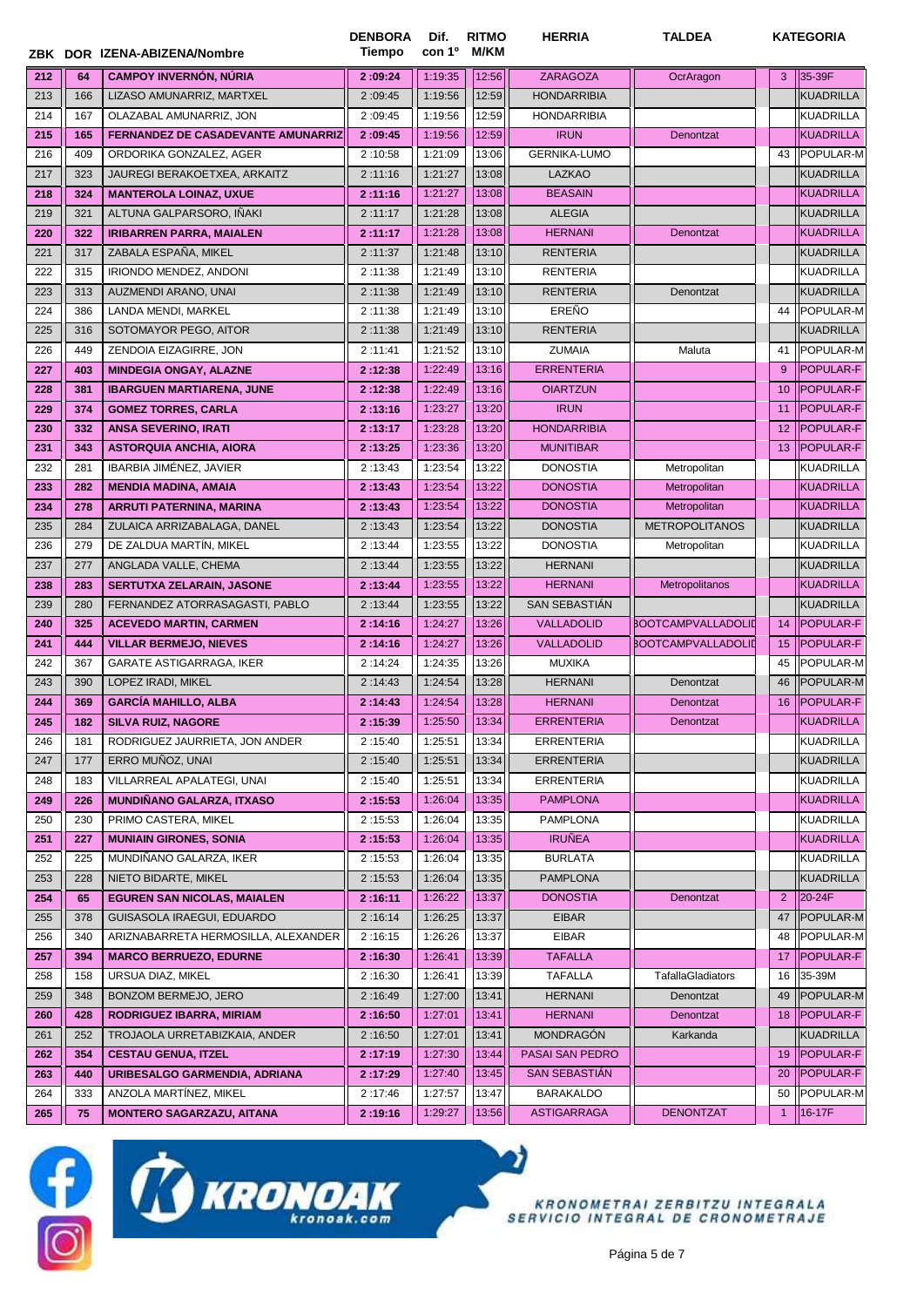|            |            | ZBK DOR IZENA-ABIZENA/Nombre                                | <b>DENBORA</b><br><b>Tiempo</b> | Dif.<br>con 1 <sup>o</sup> | <b>RITMO</b><br>M/KM | <b>HERRIA</b>              | <b>TALDEA</b>       |    | <b>KATEGORIA</b> |
|------------|------------|-------------------------------------------------------------|---------------------------------|----------------------------|----------------------|----------------------------|---------------------|----|------------------|
| 266        | 269        | ESTEVEZ DOMINGO, ISRAEL                                     | 2:20:35                         | 1:30:46                    | 14:04                | RENTERÍA                   |                     |    | <b>KUADRILLA</b> |
| 267        | 268        | ECHANIQUE PAZMIÑO, BYRON                                    | 2:20:35                         | 1:30:46                    | 14:04                | <b>DONOSTIA</b>            |                     |    | <b>KUADRILLA</b> |
| 268        | 267        | ARRILLAGA ECHEZARRETA, IRATI                                | 2:20:35                         | 1:30:46                    | 14:04                | <b>ERRENTERIA</b>          |                     |    | KUADRILLA        |
| 269        | 272        | PLAZA FERNANDEZ, LAURA                                      | 2:20:35                         | 1:30:46                    | 14:04                | <b>ERRENTERIA</b>          |                     |    | <b>KUADRILLA</b> |
| 270        | 270        | <b>IGLESIAS FERNANADEZ, RAQUEL</b>                          | 2:20:35                         | 1:30:46                    | 14:04                | <b>GIPUZCOA</b>            |                     |    | KUADRILLA        |
| 271        | 271        | MONTERO BARRAGÁN, IÑIGO                                     | 2:20:35                         | 1:30:46                    | 14:04                | <b>ERRENTERIA</b>          |                     |    | <b>KUADRILLA</b> |
| 272        | 326        | <b>AGUIRRE GIRAL, IRENE</b>                                 | 2:21:22                         | 1:31:33                    | 14:08                | <b>HONDARRIBIA</b>         | <b>DENONTZAT</b>    | 21 | <b>POPULAR-F</b> |
| 273        | 425        | <b>RIBERA GUTIERREZ, MAITE</b>                              | 2:21:23                         | 1:31:34                    | 14:08                | <b>HONDARRIBIA</b>         |                     | 22 | POPULAR-F        |
| 274        | 445        | ZABALA ALABA, DAVID                                         | 2:21:40                         | 1:31:51                    | 14:10                | SAN SEBASTIAN              |                     | 51 | POPULAR-M        |
| 275        | 264        | PEREZ ESPAÑA, LEO                                           | 2:21:47                         | 1:31:58                    | 14:11                | <b>DONSOTIA</b>            |                     |    | <b>KUADRILLA</b> |
| 276        | 261        | <b>GOROSTIDI DIAZ, ION</b>                                  | 2:21:48                         | 1:31:59                    | 14:11                | <b>TOLOSA</b>              |                     |    | KUADRILLA        |
| 277        | 259        | BULNAIN LUENGO, VALENTIN                                    | 2:21:48                         | 1:31:59                    | 14:11                | <b>DONSOTIA</b>            |                     |    | <b>KUADRILLA</b> |
| 278        | 263        | PEREA HERNANDEZ, MARIA                                      | 2:21:49                         | 1:32:00                    | 14:11                | <b>DONOSTIA</b>            |                     |    | KUADRILLA        |
| 279        | 260        | <b>COBO MANRRIQUE, CATALINA</b>                             | 2:21:49                         | 1:32:00                    | 14:11                | <b>DONSOTIA</b>            |                     |    | <b>KUADRILLA</b> |
| 280        | 265        | QUINTANA VILLAR, MIKEL                                      | 2:21:49                         | 1:32:00                    | 14:11                | <b>DONOSTIA</b>            |                     |    | <b>KUADRILLA</b> |
| 281        | 266        | <b>RESA AGUIRRE, CHARO</b>                                  | 2:21:50                         | 1:32:01                    | 14:11                | <b>DONOSTIA</b>            |                     |    | KUADRILLA        |
| 282        | 262        | HEREDERO RAMÓS, RAÚL                                        | 2:21:52                         | 1:32:03                    | 14:11                | <b>DONSOTIA</b>            |                     |    | <b>KUADRILLA</b> |
| 283        | 439        | UGARTEMENDIA ELEZGARAY, UNAI                                | 2:22:08                         | 1:32:19                    | 14:13                | <b>VILLABONA</b>           | TolosaCrossfit      | 52 | POPULAR-M        |
| 284        | 436        | SUÁREZ GÓMEZ, ANDREA                                        | 2:22:08                         | 1:32:19                    | 14:13                | <b>BEASAIN</b>             |                     | 23 | POPULAR-F        |
| 285        | 407        | OLANO USABIAGA, ANDER                                       | 2:22:09                         | 1:32:20                    | 14:13                | <b>BEASAIN</b>             |                     | 53 | POPULAR-M        |
| 286        | 476        | PASCUAL GANDIAGA, EGOITZ                                    | 2:22:09                         | 1:32:20                    | 14:13                | <b>BASAURI</b>             | Crossfitbasauri     | 54 | POPULAR-M        |
| 287        | 388        | <b>LASA GOICOECHEA, ELENA</b>                               | 2:22:12                         | 1:32:23                    | 14:13                | <b>HONDARRIBIA</b>         | <b>DENONTZAT</b>    | 24 | POPULAR-F        |
| 288        | 366        | <b>GALARRAGA GARCIA, ITSASO</b>                             | 2:22:12                         | 1:32:23                    | 14:13                | <b>HONDARRIBIA</b>         | <b>DENONATZAT</b>   | 25 | <b>POPULAR-F</b> |
| 289        | 214        | QUILEZ MARTIJA, MIKEL                                       | 2:22:27                         | 1:32:38                    | 14:15                | <b>ERMUA</b>               | Ermua               |    | <b>KUADRILLA</b> |
| 290        | 307        | <b>GONZALEZ ZORNOZA, DIANA</b>                              | 2:22:49                         | 1:33:00                    | 14:17                | <b>RENTERÍA</b>            |                     |    | <b>KUADRILLA</b> |
| 291        | 454        | <b>ALVAREZ, MAITANE</b>                                     | 2:23:30                         | 1:33:41                    | 14:21                |                            |                     | 26 | <b>POPULAR-F</b> |
| 292        | 310        | PAGOLA ARRUE, IBAI                                          | 2:24:51                         | 1:35:02                    | 14:29                | <b>TOLOSA</b>              |                     |    | <b>KUADRILLA</b> |
| 293        | 309        | ELORDI HIDALGO, UNAI                                        | 2:24:51                         | 1:35:02                    | 14:29                | <b>TOLOSA</b>              |                     |    | KUADRILLA        |
| 294        | 311        | RAMOS OYARZABAL, JORGE                                      | 2:24:52                         | 1:35:03                    | 14:29                | <b>TOLOSA</b>              | DENONTZAT           |    | KUADRILLA        |
| 295        | 312        | SANTXEZ PENILLA, IKER                                       | 2:24:53                         | 1:35:04                    | 14:29                | <b>IBARRA</b>              |                     |    | <b>KUADRILLA</b> |
| 296        | 235        | LEIS HIDALGO, FELIX                                         | 2:24:57                         | 1:35:08                    | 14:30                | <b>DONOSTIA</b>            |                     |    | KUADRILLA        |
| 297        | 234        | <b>HIDALGO MOS, ELENA</b>                                   | 2:25:00                         | 1:35:11                    | 14:30                | <b>DONOSTIA</b>            |                     |    | <b>KUADRILLA</b> |
| 298        | 308        | SIERRA RUIZ, ALMA MARIA                                     | 2:25:00                         | 1:35:11                    | 14:30                | <b>PAMPLONA</b>            | TipiTapatrailTaldea |    | <b>KUADRILLA</b> |
| 299        |            |                                                             | 2:25:33                         | 1:35:44                    | 14:33                | <b>IRUN</b>                | <b>DENONTZAT</b>    |    | 27 POPULAR-F     |
| 300        | 417<br>294 | PEREZ GURUCHET, NAIARA<br><b>RECIO PEREZ, MARIA</b>         | 2:29:32                         |                            | 14:57                | <b>DONOSTIA</b>            |                     |    | <b>KUADRILLA</b> |
|            | 380        |                                                             |                                 | 1:39:43<br>1:40:50         | 15:04                | <b>BIZKAIA</b>             |                     | 28 | POPULAR-F        |
| 301<br>302 | 364        | HERNANDO GUTIERREZ, ARANZAZU<br><b>FUERTES AZA, MELANNY</b> | 2:30:39<br>2:31:33              | 1:41:44                    | 15:09                | <b>URNIETA</b>             | DenontzatHernani    | 29 | POPULAR-F        |
|            | 365        |                                                             |                                 |                            | 15:09                | <b>SAN SEBASTIÁN</b>       |                     |    | POPULAR-F        |
| 303        |            | <b>FUERTES AZA, NIEVES</b><br>PEÓN MARTINEZ, MARÍA          | 2:31:33                         | 1:41:44                    |                      |                            | DenontzatHernani    | 30 |                  |
| 304        | 415        |                                                             | 2:31:33                         | 1:41:44                    | 15:09                | <b>DONOSTIA</b>            |                     | 31 | POPULAR-F        |
| 305        | 276        | ORIVE REINARES, DAVID                                       | 2:31:37                         | 1:41:48                    | 15:10                | LARDERO                    |                     |    | <b>KUADRILLA</b> |
| 306        | 275        | <b>MUÑOZ SÁENZ DE PIPAON, BEATRIZ</b>                       | 2:31:37                         | 1:41:48                    | 15:10                | <b>LOGROÑO</b>             |                     |    | <b>KUADRILLA</b> |
| 307        | 274        | MARTINEZ GOMEZ, MANUEL                                      | 2:31:37                         | 1:41:48                    | 15:10                | <b>FUENMAYOR</b>           |                     |    | <b>KUADRILLA</b> |
| 308        | 273        | DEL RIO DE PABLO, SERGIO                                    | 2:31:37                         | 1:41:48                    | 15:10                | <b>LOGROÑO</b>             |                     |    | <b>KUADRILLA</b> |
| 309        | 402        | MILLAN SOUTO, ANDONI                                        | 2:31:49                         | 1:42:00                    | 15:11                | <b>GALDAKAO</b>            |                     | 55 | POPULAR-M        |
| 310        | 401        | <b>MILLAN SOUTO, NEREA</b>                                  | 2:31:49                         | 1:42:00                    | 15:11                | <b>GALDAKAO</b>            | CrossFitBasauri     | 32 | POPULAR-F        |
| 311        | 411        | <b>OTADUY DIEZ, LAIDA</b>                                   | 2:32:48                         | 1:42:59                    | 15:17                | <b>IN SEBASTIAN-DONOST</b> |                     | 33 | POPULAR-F        |
| 312        | 362        | <b>ETXEBERRIA ARRIETA, MAITE</b>                            | 2:32:49                         | 1:43:00                    | 15:17                | <b>DONOSTIA</b>            |                     | 34 | POPULAR-F        |
| 313        | 346        | <b>BARTOLOME LOPEZ, MAIALEN</b>                             | 2:32:49                         | 1:43:00                    | 15:17                | <b>DONOSTIA</b>            | Denontzat           | 35 | POPULAR-F        |
| 314        | 350        | <b>CALVILLO ETXAIDE, KATTALIN</b>                           | 2:32:49                         | 1:43:00                    | 15:17                | <b>DONOSTIA</b>            | Denontzat           | 36 | POPULAR-F        |
| 315        | 435        | <b>SOTO FRANCO, VALENTINA</b>                               | 2:33:09                         | 1:43:20                    | 15:19                | <b>GUIPUZCUA</b>           |                     | 37 | POPULAR-F        |
| 316        | 377        | <b>GUERRERO DIAZ, MARÍA</b>                                 | 2:33:09                         | 1:43:20                    | 15:19                | SAN SEBASTIÁN              |                     | 38 | POPULAR-F        |
| 317        | 429        | <b>SALAS SUAREZ, YANETH MELISA</b>                          | 2:34:13                         | 1:44:24                    | 15:25                | <b>OIARTZUN</b>            | Denontzathernani    | 39 | POPULAR-F        |
| 318        | 392        | LOZANO GUTIÉRREZ, PALOMA                                    | 2:34:43                         | 1:44:54                    | 15:28                | <b>MADRID</b>              |                     | 40 | POPULAR-F        |
| 319        | 387        | LARA ALCALÁ, OSCAR                                          | 2:34:43                         | 1:44:54                    |                      | 15:28 ASTIÁN DE LOS REYES  | <b>BraveBulls</b>   | 56 | POPULAR-M        |